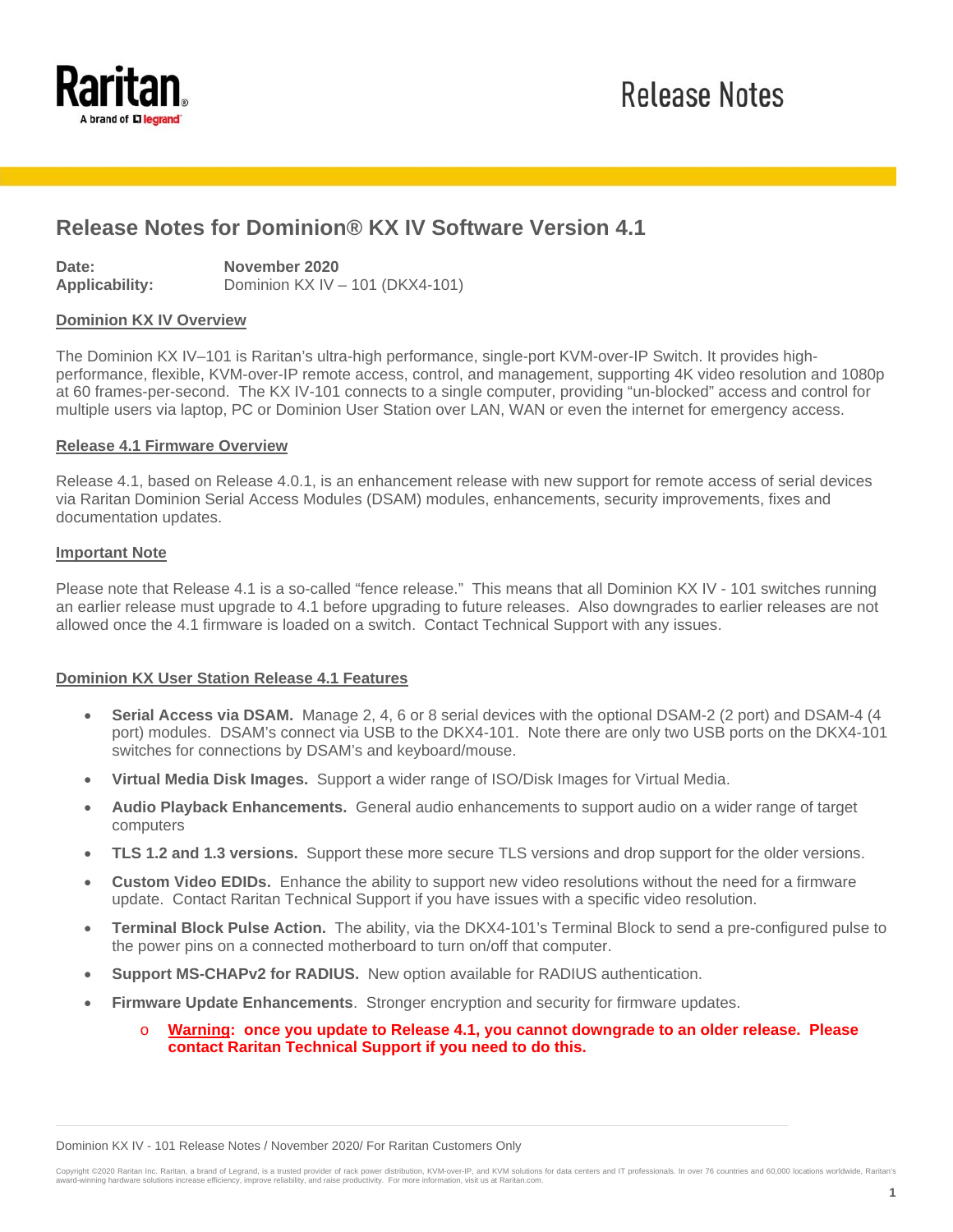

# **Release Notes**

# **Other Security Features:**

- o Ability to disable HTTP access
- o Backup/Restore with Password Protection
- o Support Subject Alternative Name in SSL Certificate
- o Only open required TCP/IP ports when in factory default configuration
- Option for Secure Discovery with CC-SG

# **Improvements, fixes and documentation updates.**

# **Dominion KX IV Documentation:**

The following user documentation is available for the Dominion KX IV:

**Dominion KX IV User Guide** – guide to the KX IV's user interfaces and general usage.

**Dominion KX IV Quick Setup Guide** –for the initial setup of the KX IV.

The Dominion KX IV documentation is available from the KX IV web-based user interface and on the Raritan.com website: www.raritan.com. Go to the Support section and select Dominion KX IV. Click on the appropriate release.

### **Dominion KX IV Online Help**

An Online Help System is available. Click on Help – Online Help in the left hand information panel and the Online Help system will launch. You can browse to the appropriate topic via the Contents, Index and Search tabs. The entire Dominion KX IV User guide is available, including text and images, with an extensive set of links. Online help for the Raritan products is available on http://www.raritan.com/support/online-help/

#### **Cable & Adapters Overview**

Dominion KX IV natively supports HDMI video from the target server it is connected to. For best performance and compatibility, connect it to the HDMI video port on the target computer with the included cable. For computers with other types of video, we offer various adapters and cables:

| <b>Cable/Adapter</b> | <b>Description</b>                                |
|----------------------|---------------------------------------------------|
| D4CBL-DP-HDMI        | 6-foot DisplayPort to HDMI cable, 4K, audio       |
| D4CBL-MDP-HDMI       | 6-foot Mini DisplayPort to HDMI cable, 4k, audio  |
| D4CBL-DVI-HDMI       | 6-foot DVI to HDMI cable, 1080p video, no audio   |
| D4CBL-USBC-HDMI      | USB-C to HDMI adapter with 4K HDMI, audio and USB |
| D4CBL-VGA-HDMI       | VGA and analog audio to HDMI adapter. 1080p video |

Other adapters may work but are not officially supported. We recommend the use of the above adapters.

DisplayPort or Mini DisplayPort are recommended; they provide up to 4K digital video and audio. VGA and DVI only provide up to 1080p (1920x1080) resolution. The VGA adapter provides analog audio but it must be powered via an included USB adapter and cable. The DVI adapter does not support audio or 4K. The USB-C adapter provides 4K, audio and USB through a single USB-C connection to the target server.

Copyright ©2020 Raritan Inc. Raritan, a brand of Legrand, is a trusted provider of rack power distribution, KVM-over-IP, and KVM solutions for data centers and IT professionals. In over 76 countries and 60,000 locations wo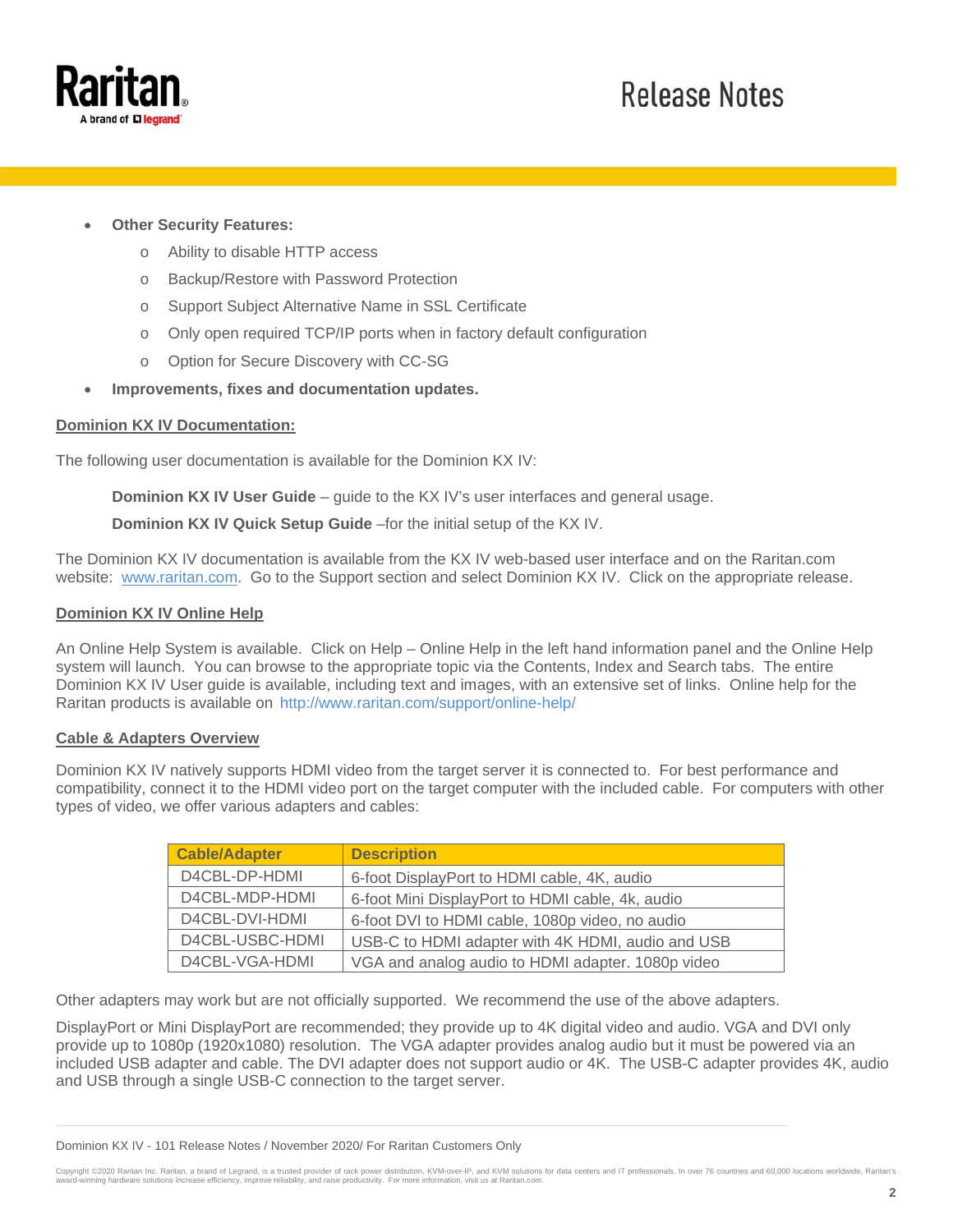

# **Release 4.1 Compatibility Information**

- 1. The above Dominion KX IV model and Release 4.1 have been certified for use with CommandCenter® Secure Gateway (CC-SG) Release 9.0 and future CC-SG Release 9.5.
- 2. The KX III and KX IV User Stations with firmware releases 4.2, 4.2.1 and future Release 4.3 support the KX4-101.
- 3. Computers connected to KX IV switches can be remotely accessed by three KVM remote clients:

| <b>KVM Client</b>                | <b>Description</b>                                                                                                                                                                        |
|----------------------------------|-------------------------------------------------------------------------------------------------------------------------------------------------------------------------------------------|
| <b>HTML KVM Client (HKC)</b>     | Java-free KVM Client that runs in the<br>browser. For Linux and Mac users.<br>Can force launch by <ip address="">/hkc</ip>                                                                |
| <b>Active KVM Client (AKC)</b>   | Java-free, Microsoft .NET-based Client for<br><b>Windows platforms.</b><br>Can force launch by <ip address="">/akc<br/>For Microsoft Edge Chromium, must enable<br/><b>Clickonce</b></ip> |
| <b>Virtual KVM Client (VKCS)</b> | Java-based client invoked from web browser.<br>For Windows, Linux and Mac users.<br>Can force launch by <ip address="">/vkcs<br/>Use <ip address="">/vkcs on Chrome &amp; Edge</ip></ip>  |

- 4. **KVM Clients with 4K Video**. We recommend the AKC and VKC KVM Clients for customers using 4K video on PC's and laptops. A higher-end, dual or quad core computer with at least 8 GB of RAM is recommended. Consult the documentation for hardware recommendations.
- 5. Oracle Java™ Runtime Environment (JRE) version 8 is supported up to build 261. **Version 9 and above is not supported.** These were the current Java versions at release time. Future Java versions should work correctly assuming no incompatible changes are made. For any issues, please contact Tech Support.
	- Note that Oracle is changing its licensing and support policies for Java version 8; contact the Oracle website for more information.
	- For best results, we recommend that Java Plug-in Caching is not enabled.
	- For greater security and fewer Java and browser warning messages, Raritan recommends customers upload their own SSL certificate to each KX IV switch.
	- Customers need to affirmatively click through all security warnings for the Raritan Java applets to load.

See www.raritan.com/java for more information.

- 6. Supported browser versions include: Internet Explorer 11; Microsoft Edge 85; Firefox 81,85; Chrome 85; and Safari 13.1.2,14.0.
- 7. The Active KVM Client (AKC), the native Windows Client, requires Internet Explorer 11, Microsoft Edge and Microsoft .NET Framework versions: 4.5 and above.
	- For Microsoft Edge Chromium versions, you must enable Clickonce for AKC to operate.
- 8. The above JRE version information applies to the Dominion KX IV when used standalone. When used with CC-SG, please consult the CC-SG Release Notes and Compatibility Matrix.

Dominion KX IV - 101 Release Notes / November 2020/ For Raritan Customers Only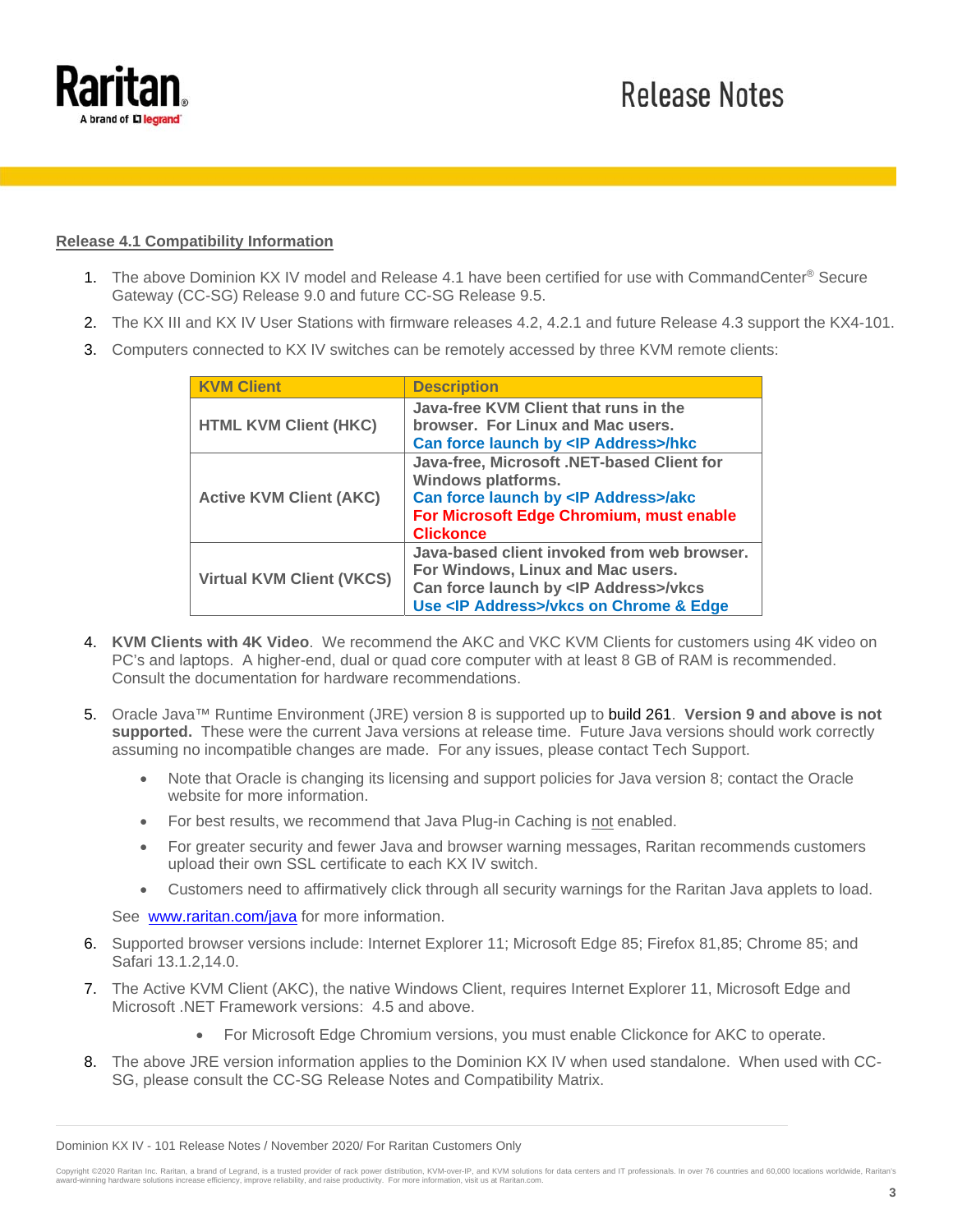

# **Release 4.1 Important Notes and Information**

- 1. **Locking Power Adapter.** Follow the instructions in the shipping package to connect and lock the power cord to the KX IV switch. Only use the provided Raritan adapters. Using other power adapters could damage the switch.
- 2. **Video Adapters and cables.** Dominion KX IV natively supports HDMI video from the target server it is connected to. For best performance and compatibility, connect to an HDMI video port on the target computer. For computers with other types of video, we recommend the Raritan KX IV video adapters and cables. Other adapters may work, but are not officially supported. If using VGA, then set the "Enable VGA Mode" on the Port Configuration page.
- 3. **Ultra HD Video.** 4K video has four times the pixels as high definition video (1080p)! For best 4K performance, utilize the new KX IV User Station (DKX4-UST). For 4K on the KX III User Station, for best video performance, connect to the monitor(s) using a DisplayPort cable. For PC/laptop access, we recommend the AKC and VKC KVM Clients for 4K video. A high-end, modern PC is required – check the documentation for requirements. KVM Sessions utilizing 4K video are not recommended for KVM sessions on HKC KVM Client or Apple mobile devices.
- 4. **Changing Video Resolutions.** The KX IV uses an "EDID" data structure to tell the target server what video resolution is wanted. It is important to set the "Preferred Resolution" on the Port Configuration page. If you want to change the video resolution on the target server, change the "Preferred Resolution" to the new resolution. This should change the resolution; if not, then also change the resolution on the target server.
- 5. **Local Port.** The Dominion KX IV-101 has a pass-through, digital local port providing fast, at-the-rack access via HDMI and USB. **As a pass-through local port, you cannot configure the KX IV using the local port**. For best results with the local port video, we recommend connecting it to an HDMI monitor.

To connect to Raritan's T1700-LED or T1900-LED keyboard trays, we recommend using the Raritan CVT-HDMI-VGA HDMI to VGA adapter. Do not connect via DVI.

- 6. **Audio.** The KX IV-101 supports digital stereo audio via HDMI, supporting playback from the target server. USB audio is not currently supported.
- 7. **KVM Features.** KX IV-101 has many of the popular features of the KX III, but it doesn't contain them all. Consult the KX IV-101 Features and Benefits document and the online help for a list of features. We will be adding in additional features in future releases.
- 8. **Raritan KVM App.** The "Raritan KVM" App from the Apple App Store can be used for local access to the KX IV-101. Search for "Raritan KVM" in the Apple App Store and download. Connect your smartphone to the KX IV-101 via USB cable to install and configure the switch. If you reboot the KX IV or factory reset it, then you should disconnect and connect the cable to continue. You can also configure the KX IV-101 via serial port or by Cat5 connection.
- 9. **DHCP.** DHCP is the default LAN mode with the KX IV. You can also manually set a static IP address.
- 10. **Remote Power Control.** With the "Virtual Power Button" feature, users can remotely power on or off a computer device — without the use of an outlet-switched PDU! This requires a wired connection between the KX IV-101's terminal block and the computer motherboard. The KX IV-101 does not support remote power control via an iPDU.
- 11. **Video Bandwidth and Quality.** Using the Connection Properties panel during a KVM Session, a user can change the video encoding to optimize for 8 different settings for best quality or least bandwidth. There are two overall modes for (a) video, and (b) general computer applications. Using the settings on the left will improve quality; move to the right to lower bandwidth. There is a Connection Info panel that shows the amount of bandwidth used. To further increase video speed and responsiveness, you can disable encryption if your security policy allows for this.
- 12. **Dominion KX Client SDK & API.** This is available for purchase for approved customers that sign a legal agreement. Detailed programming experience with the Microsoft Windows C# Programming Language, Visual Studio IDE & .NET Framework Library is required to use the SDK.

Copyright ©2020 Raritan Inc. Raritan, a brand of Legrand, is a trusted provider of rack power distribution, KVM-over-IP, and KVM solutions for data centers and IT professionals. In over 76 countries and 60,000 locations wo